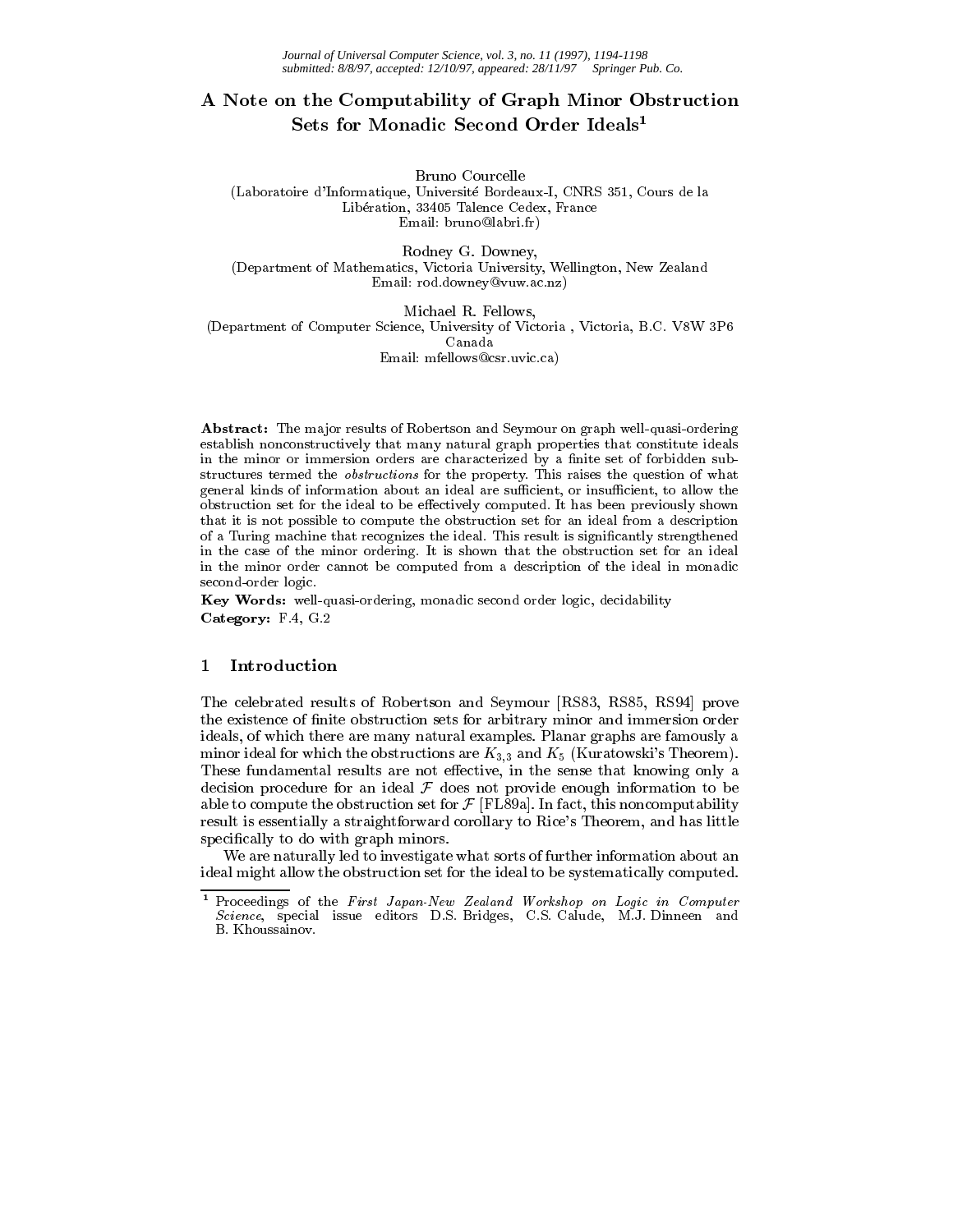There are a number of apparently difficult unresolved problems in this general area. For example, it is unknown whether the obstruction set for an arbitrary union of ideals  $\mathcal{F} = \mathcal{F}_1 \cup \mathcal{F}_2$  can be computed from the two corresponding obstruction sets  $\mathcal{O}_1$  and  $\mathcal{O}_2$ , although this can be accomplished if at least one of these obstruction sets includes a tree [CDDFL97].

The main theorem of this paper signicantly extends the negative result of [FL89a]. We prove the following for the minor ordering.

**Theorem 1.** There is no effective procedure to compute the obstruction set for a minor ideal F from a monadic second order (MSO) description of F.

This should be contrasted with general positive results concerning the computation of obstruction sets. Fellows and Langston proved in [FL89b] that if we have access to the three pieces of information:

 $\mathcal{L}$  and  $\mathcal{L}$  are formulated algorithm for  $\mathcal{L}$  .

(ii) A bound  $B$  on the maximum treewidth (or pathwidth) of the graphs in the

 $\Box$ iii) A decision algorithm for a decision algorithm for a set  $\Box$ 

The can be extended to the extended of the computer of the computer of the computation of the computation of the computation of the computation of the computation of the computation of the computation of the computation of

Perhaps surprisingly, the algorithm of [FL89b] has been implemented and nontrivial, previously unknown obstruction sets for interesting ideals have been successfully computed [CD94, CDF95].

Since (i) and (iii) can be effectively derived from an MSO description of  $\mathcal F$ [Co90a], our Theorem 1 shows that (ii) is essential in the earlier positive result of [FL89b]. Other work on the systematic computation of obstruction sets has appeared in [APS90, CDDFL97, GI91, Kin94, KL91, LA91, Lag93, Pr93].

All of our discussion concerns finite simple graphs. A graph  $H$  is a *minor* of a graph  $G$  if a graph isomorphic to  $H$  can be obtained from  $G$  by a sequence of operations chosen from the list: (i) delete a vertex, (ii) delete an edge, (iii) contract an edge. (When applying the edge contraction operation, any multiple edges or loops that are formed are removed.) This defines the minor partial order on graphs, denoted <sup>G</sup> m H.

A graph  $H$  is *immersed* in a graph  $G$  if a graph isomorphic to  $H$  can be obtained from <sup>G</sup> by a sequence of operations chosen from the list: (1) delete a vertex, (ii) delete an edge, (iii) lift an edge. (The meaning of the lift operation is that a pair of edges uv and vw are replaced by a single edge  $uw$ .) This defines the immersion order, denoted G is denoted G in  $\mathcal{L} = \mathcal{L}$ 

 $X \geq Y$  then  $Y \in \mathcal{J}$ . The *obstruction set* for  $\mathcal{J}$  is the set of minimal elements of  $\mathcal{U}-\mathcal{J}$ .  $\mathcal{U}-\mathcal{J}.$ 

A filter is a subset  $\mathcal{J} \subseteq \mathcal{U}$  such that if  $X \in \mathcal{J}$  and  $X \leq Y$  then  $Y \in \mathcal{J}$ . The filter  $\mathcal{J}_S$  generated by a set  $S \subseteq \mathcal{U}$  is defined to be the set of all elements of  $\mathcal{U}$ that are greater than or equal to some element of  $S$ :

$$
\mathcal{J}_{\mathcal{S}} = \{ Y : \exists X \in \mathcal{S} \mid Y \geq X \}
$$

The syntax of the monadic second order (MSO) logic of graphs includes the usual logical connectives  $\wedge, \vee, \neg$ , variables for vertices, edges, sets of vertices and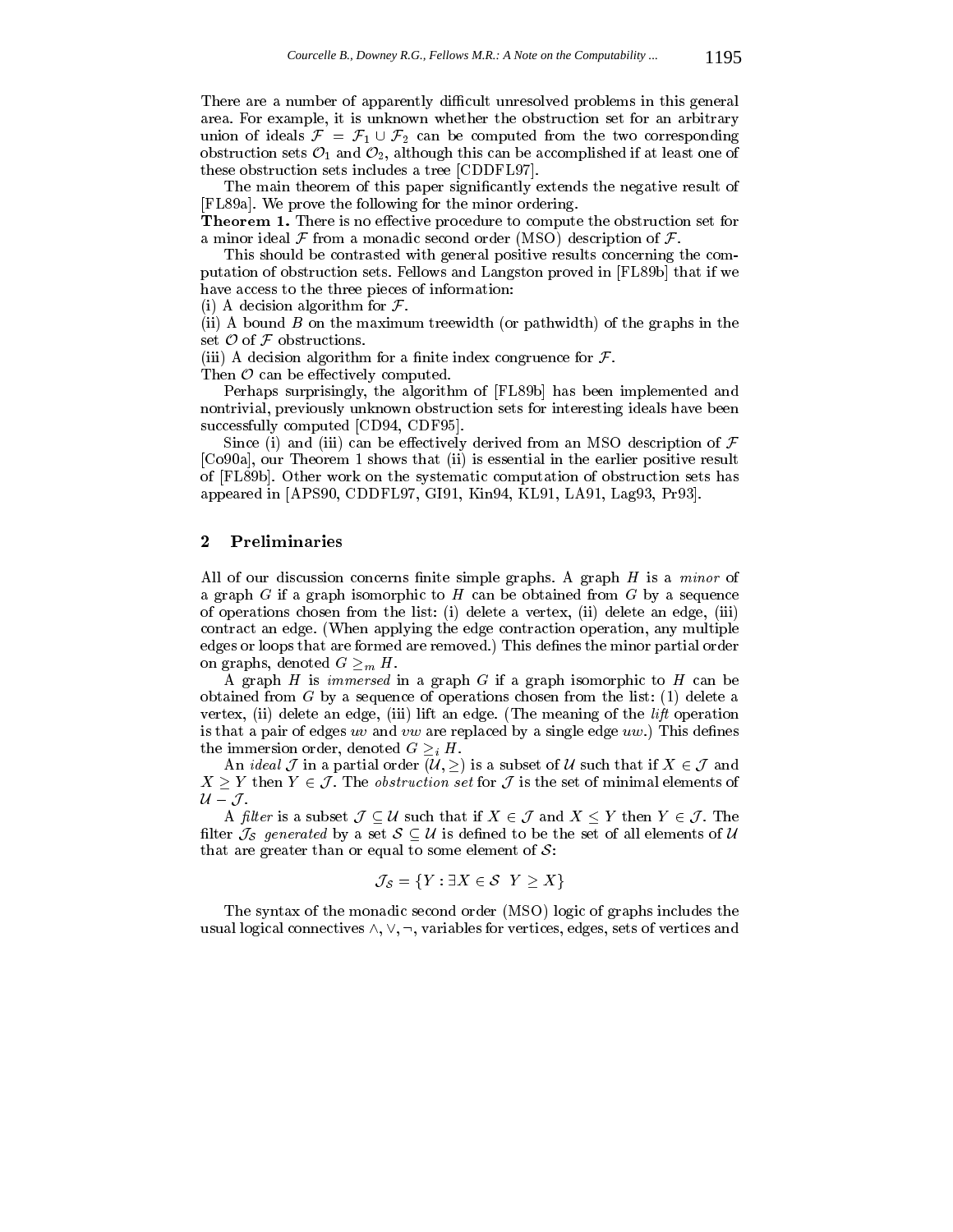sets of edges, the quantifiers  $\forall$ ,  $\exists$  that can be applied to these variables, and the five binary relations:

(1) The membership relation using  $\mathcal{L}$  using  $\mathcal{L}$  using  $\mathcal{L}$  is a vertex variable and U is a vertex variable and U is a vertex variable and U is a vertex variable and U is a vertex variable and U is a vertex v vertex set variable.

(2) The membership relation d 2 D where  $\alpha$  and  $\alpha$  and  $\alpha$  is an edge variable and  $\alpha$ set variable.

(3) The incidence relation  $\iota(d, u)$  where d is an edge variable, u is a vertex variable, and the interpretation is that the edge  $d$  is incident on the vertex  $u$ .

(4) The adjacency relation  $\alpha(u, v)$  where u and v are vertex variables, and the interpretation is that  $u$  and  $v$  are adjacent vertices.

(5) Equality for vertices, edges, sets of vertices and sets of edges.

If  $\phi$  is a well-formed formula of MSO, then the set of finite graphs that are models of  $\tau$  is denoted F(). That a graph G is a model of  $\tau$  is denoted G  $_{\pm}$  . . The basic reference on MSO graph properties is [Co90a].

# <sup>3</sup> The Main Result

We will use the following lemma due to Courcelle concerning the description in MSO logic of generated lters in the minor order.

**Lemma 1** [Co92]. Given an MSO formula  $\phi$ , we can effectively produce an MSO formula  $\varphi$  such that  ${\cal F}(\varphi$  ) is the filter generated in the minor order by  $\Box$  $F(X;Y)$ 

**Proof Sketch.** A graph G has a graph H as a minor if and only if if is possible to identify a set of disjoint connected subgraphs  $G_v$  of G indexed by the vertex set of  $H$ , such that if  $u$  and  $v$  are adjacent vertices of  $H$ , then the corresponding subgraphs  $G_u$  and  $G_v$  of G are "adjacent" in the sense that there are vetices  $x \in G_u$  and  $y \in G_v$  such that  $xy \in E(G)$ . The formula  $\varphi$  can be constructed by expressing in M2O the statements:

(1) There exists a set of edges that forms a forest in  $G$ .

(2) The exists a set  $V_0$  of roots for the trees of the forest of (1), with one root for each tree.

(3) There exists a set  $E_0$  of edges between the trees of the forest, in the sense of "adjacency" described above.

The formula  $\phi'$  consists of this preface, followed by  $\phi$  modified by some substitutions and restrictions:

(4) Quantification is restricted to  $V_0$  and  $E_0$ . (These are in some sense the "virtual" vertices and edges of the minor  $H$  of  $G$  that the preface asserts to exist. We are now concerned with expressing that this H is a model of  $\phi$ .)

(5) Incidence and adjacency terms in  $\phi$  are replaced by statements concerning suitable paths in the forest of (1). (In other words, incidence and adjacency statements about the virtual vertices and edges,  $V_0$  and  $E_0$ , are interpreted with the means provided by  $(1)$ ,  $(2)$  and  $(3)$ . П

The following proposition is a corollary of a theorem of Trakhtenbrot [Tr50] on the undecidability of the first order logic of graphs (see  $[Co90b]$  for a discussion). We remark that Seese has shown that undecidability still holds even for planar graphs [Se75, Se91].

**Proposition 1** ([Tr50, Se91]). Given an MSO formula  $\phi$ , there is no algorithm to decide if there is a finite graph G such that  $G \models \phi$ .  $\Box$ 

We can now prove our main result.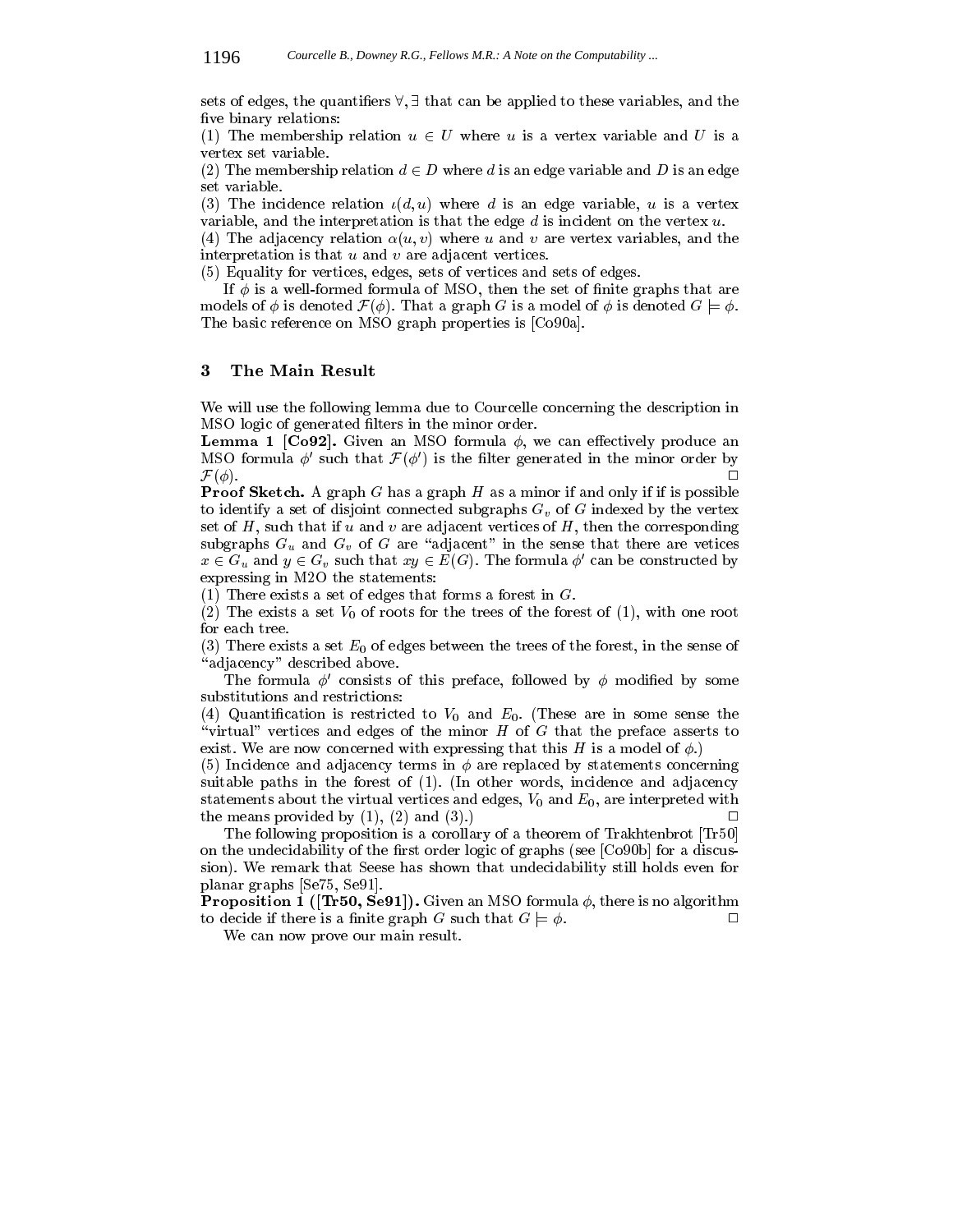**Theorem 1.** There is no effective procedure to compute the obstruction set for a minor ideal F from a monadic second order description of F.

Proof. We argue that if there were such a procedure, then we could solve the problem of determining whether a formula  $\phi$  of MSO has a finite model, contradicting Proposition 1. Let  $\phi'$  denote the formula computed from  $\phi$  by the effective procedure of Lemma 1. Let  $\psi = \neg \phi'$ . We note the following.

• If no finite graph is a model of  $\phi$ , then the set of models of  $\phi'$  is empty, and every finite graph is a model of  $\psi$ . Thus  $\psi$  describes an ideal for which the set of obstructions is the empty set.

• If  $\phi$  has a finite model, then  $\phi'$  describes a nontrivial filter and  $\psi$  describes a nontrivial ideal complementary to  $\phi'$  for which the set of obstructions is nonempty.

By computing the obstruction set for the ideal described by  $\psi$  we can therefore determine, on the basis of whether this obstruction set is empty or nonempty, whether any finite graph is a model of  $\phi$ .  $\Box$ 

### <sup>4</sup> Summary Discussion

The central question that forms the context of this work is: what sorts of information about lower ideals allow obstruction sets to be effectively computed? The main previous results in this area are the following:

 $(1)$  The obstruction set for an ideal cannot be effectively computed from the description of a Turing machine that recognizes the ideal [FL89a].

(2) Obstruction sets can be computed from the three pieces of information: (i) a Turing machine that recognizes the ideal, (ii) a bound on the maximum obstruction treewidth, and (iii) a finite-index congruence for the ideal [FL89b].

These results hold for both the minor and immersion orders.

In this paper we have strengthened the negative result (1) for the minor order, since (i) and (iii) can be derived from an MSO description of an ideal in either the minor or immersion orders.

Does our main theorem also hold for the immersion order? Our proof can be adapted to the immersion order if an analog of Lemma 1 for the immersion order can be proved. The difficulty is in finding a "virtual" representation of the vertices and edges of an immersed graph, without knowing in advance how many vertices and edges there are. (Given this information, the job becomes much easier, since the edge representations can then be quantied by separate sets.) It is conceivable, of course, that an analog of Lemma 1 does not hold for the immersion order, even though for any  $\phi$ , we know (nonconstructively) that a  $\varphi$  -describing the litter generated by  $\mathcal{F}(\varphi)$  in the immersion order exists.

#### References

- [APS90] S. Arnborg, A. Proskurowski and D. Seese. Monadic second-order logic: tree automata and forbidden minors. Technical Report, University of Oregon, Dept. of Computer and Information Sciences UO-CIS-TR-90/23, 1990.
- [CDDFL97] K. Cattell, M. J. Dinneen, R. G. Downey, M. R. Fellows and M. A. Langston. On computing graph minor obstruction sets. Manuscript available from mfellows@csr.uvic.ca, 1997.